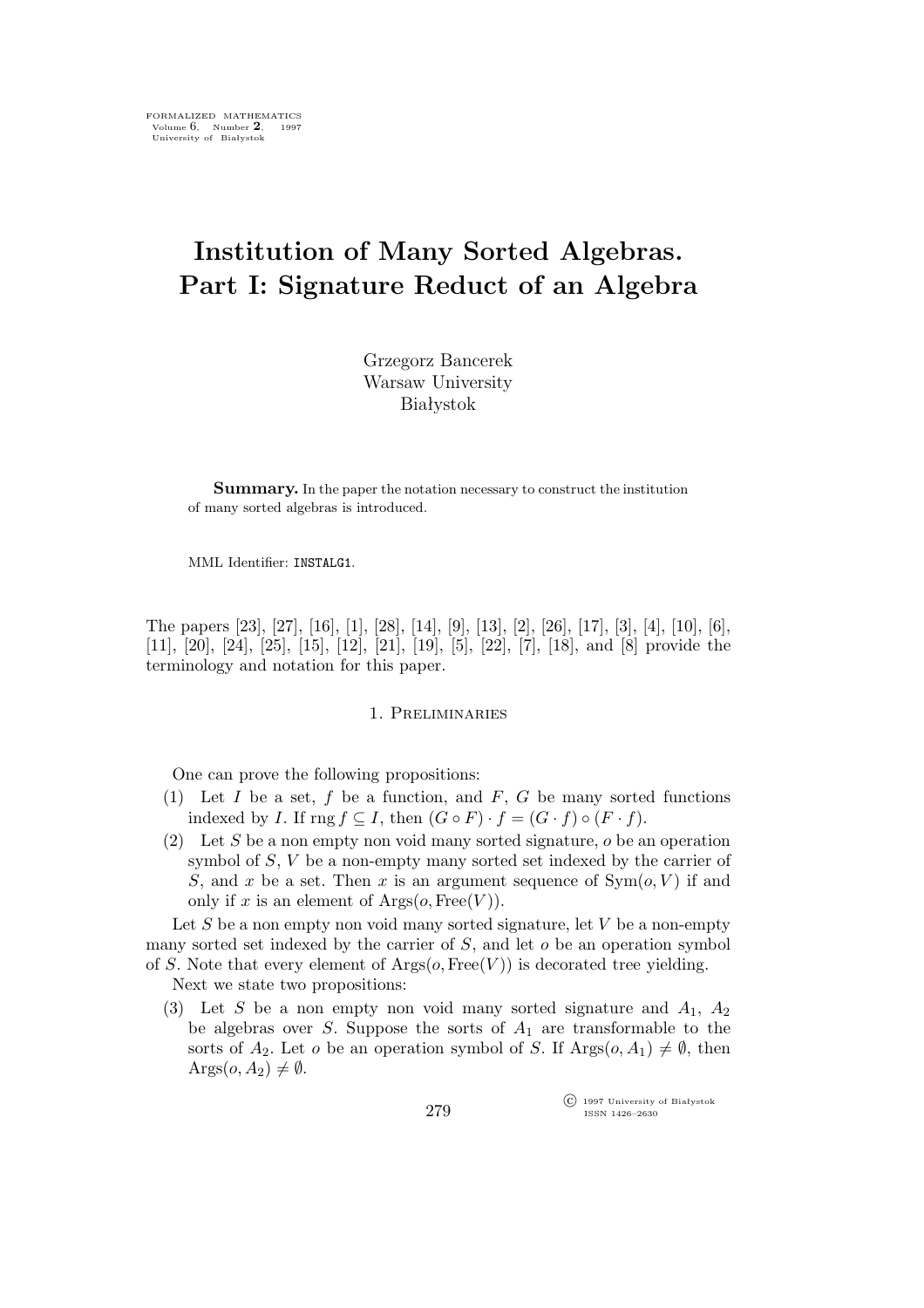# 280 grzegorz bancerek

(4) Let S be a non empty non void many sorted signature,  $o$  be an operation symbol of  $S$ ,  $V$  be a non-empty many sorted set indexed by the carrier of  $S$ , and x be an element of Args( $o$ , Free(V)). Then  $(Den(o, Free(V)))(x) = \langle o,$ the carrier of  $S$ }-tree $(x)$ .

Let S be a non empty non void many sorted signature and let A be a nonempty algebra over S. One can check that the algebra of A is non-empty.

Next we state three propositions:

- (5) Let  $S$  be a non empty non void many sorted signature and  $A, B$  be algebras over S. Suppose the algebra of  $A =$  the algebra of B. Let o be an operation symbol of S. Then  $Den(o, A) = Den(o, B)$ .
- (6) Let S be a non empty non void many sorted signature and  $A_1$ ,  $A_2$ ,  $B_1$ ,  $B_2$  be algebras over S. Suppose the algebra of  $A_1$  = the algebra of  $B_1$  and the algebra of  $A_2$  = the algebra of  $B_2$ . Let f be a many sorted function from  $A_1$  into  $A_2$  and g be a many sorted function from  $B_1$  into  $B_2$ . Suppose  $f = q$ . Let o be an operation symbol of S. Suppose Args $(o, A_1) \neq \emptyset$  and  $Args(o, A_2) \neq \emptyset$ . Let x be an element of  $Args(o, A_1)$  and y be an element of Args $(o, B_1)$ . If  $x = y$ , then  $f \# x = g \# y$ .
- (7) Let S be a non empty non void many sorted signature and  $A_1$ ,  $A_2$ ,  $B_1$ ,  $B_2$  be algebras over S. Suppose that
- (i) the algebra of  $A_1$  = the algebra of  $B_1$ ,
- (ii) the algebra of  $A_2$  = the algebra of  $B_2$ , and
- (iii) the sorts of  $A_1$  are transformable to the sorts of  $A_2$ . Let h be a many sorted function from  $A_1$  into  $A_2$ . Suppose h is a homomorphism of  $A_1$  into  $A_2$ . Then there exists a many sorted function h' from  $B_1$  into  $B_2$  such that  $h' = h$  and  $h'$  is a homomorphism of  $B_1$  into  $B_2$ .

Let  $S$  be a many sorted signature. We say that  $S$  is feasible if and only if:

(Def. 1) If the carrier of  $S = \emptyset$ , then the operation symbols of  $S = \emptyset$ .

The following proposition is true

 $(8)$  Let S be a many sorted signature. Then S is feasible if and only if  $dom$  (the result sort of  $S$ ) = the operation symbols of S.

One can verify the following observations:

- *∗* every many sorted signature which is non empty is also feasible,
- *∗* every many sorted signature which is void is also feasible,
- *∗* every many sorted signature which is empty and feasible is also void, and
- *∗* every many sorted signature which is non void and feasible is also non empty.

Let us note that there exists a many sorted signature which is non void and non empty.

One can prove the following propositions:

(9) Let S be a feasible many sorted signature. Then  $id_{the \text{ carrier of } S}$  and id<sub>the operation</sub> symbols of  $S$  form morphism between  $S$  and  $S$ .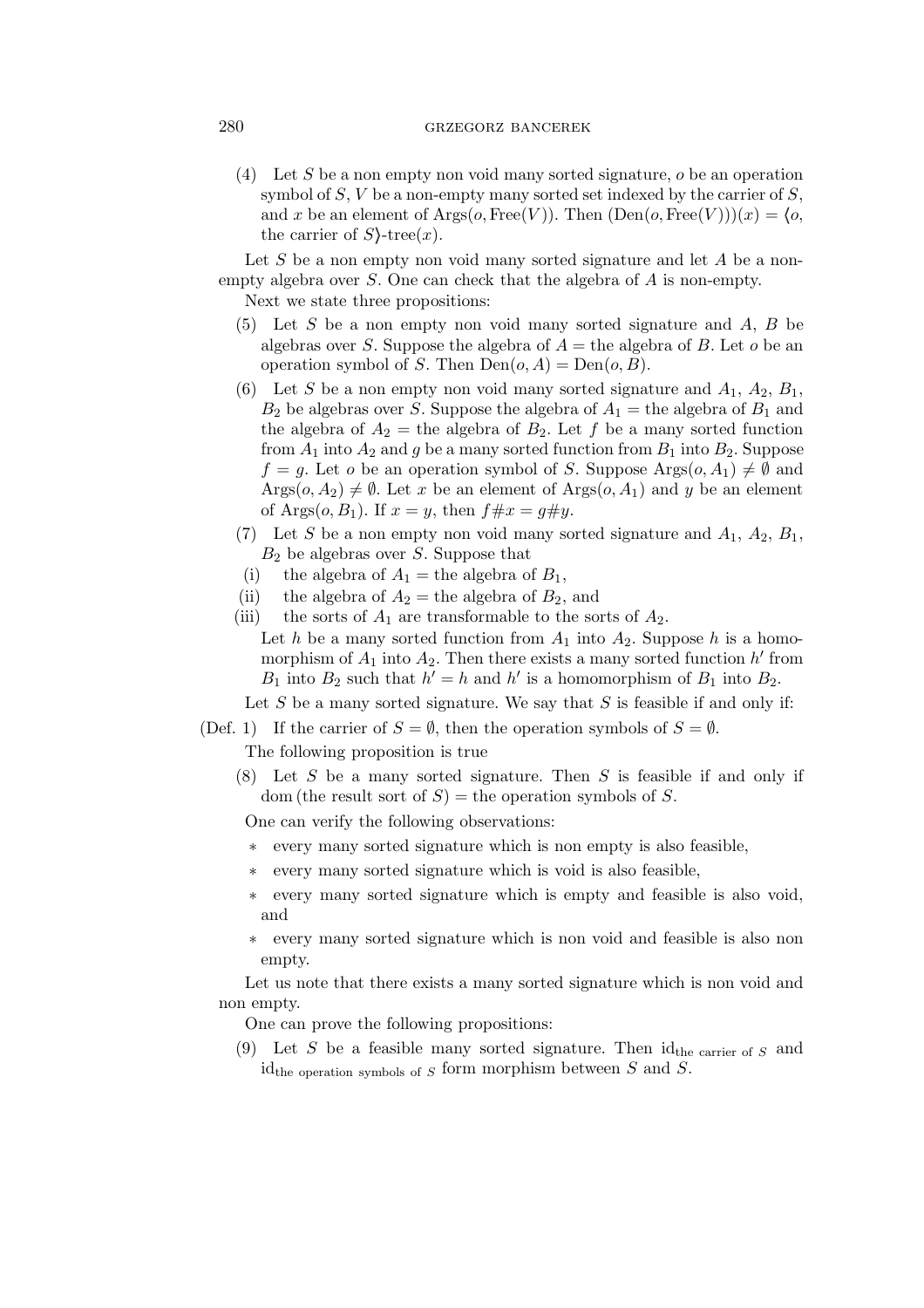- (10) Let  $S_1$ ,  $S_2$  be many sorted signatures and f, g be functions. Suppose f and g form morphism between  $S_1$  and  $S_2$ . Then
	- (i) f is a function from the carrier of  $S_1$  into the carrier of  $S_2$ , and
	- (ii) g is a function from the operation symbols of  $S_1$  into the operation symbols of  $S_2$ .

#### 2. Subsignatures

Let  $S$  be a feasible many sorted signature. A many sorted signature is said to be a subsignature of  $S$  if:

(Def. 2) idthe carrier of it and idthe operation symbols of it form morphism between it and S.

We now state the proposition

(11) Let S be a feasible many sorted signature and T be a subsignature of S. Then the carrier of  $T \subseteq$  the carrier of S and the operation symbols of  $T \subseteq$  the operation symbols of S.

Let S be a feasible many sorted signature. Note that every subsignature of S is feasible.

Next we state several propositions:

- (12) Let S be a feasible many sorted signature and T be a subsignature of S. Then the result sort of  $T \subseteq$  the result sort of S and the arity of  $T \subseteq$  the arity of S.
- (13) Let S be a feasible many sorted signature and T be a subsignature of S. Then
	- (i) the arity of  $T =$  (the arity of S) $\restriction$ (the operation symbols of T), and
	- (ii) the result sort of  $T =$  (the result sort of S) $\restriction$ (the operation symbols of  $T$ ).
- $(14)$  Let S, T be feasible many sorted signatures. Suppose that
	- (i) the carrier of  $T \subseteq$  the carrier of S,
- (ii) the arity of  $T \subseteq$  the arity of S, and
- (iii) the result sort of  $T \subseteq$  the result sort of S. Then  $T$  is a subsignature of  $S$ .
- $(15)$  Let S, T be feasible many sorted signatures. Suppose that
	- (i) the carrier of  $T \subseteq$  the carrier of S,
- (ii) the arity of  $T =$  (the arity of S) $\restriction$ (the operation symbols of T), and
- (iii) the result sort of  $T =$  (the result sort of S) $\restriction$ (the operation symbols of  $T$ ).

Then T is a subsignature of S.

- (16) Every feasible many sorted signature S is a subsignature of S.
- (17) For every feasible many sorted signature  $S_1$  and for every subsignature  $S_2$  of  $S_1$  holds every subsignature of  $S_2$  is a subsignature of  $S_1$ .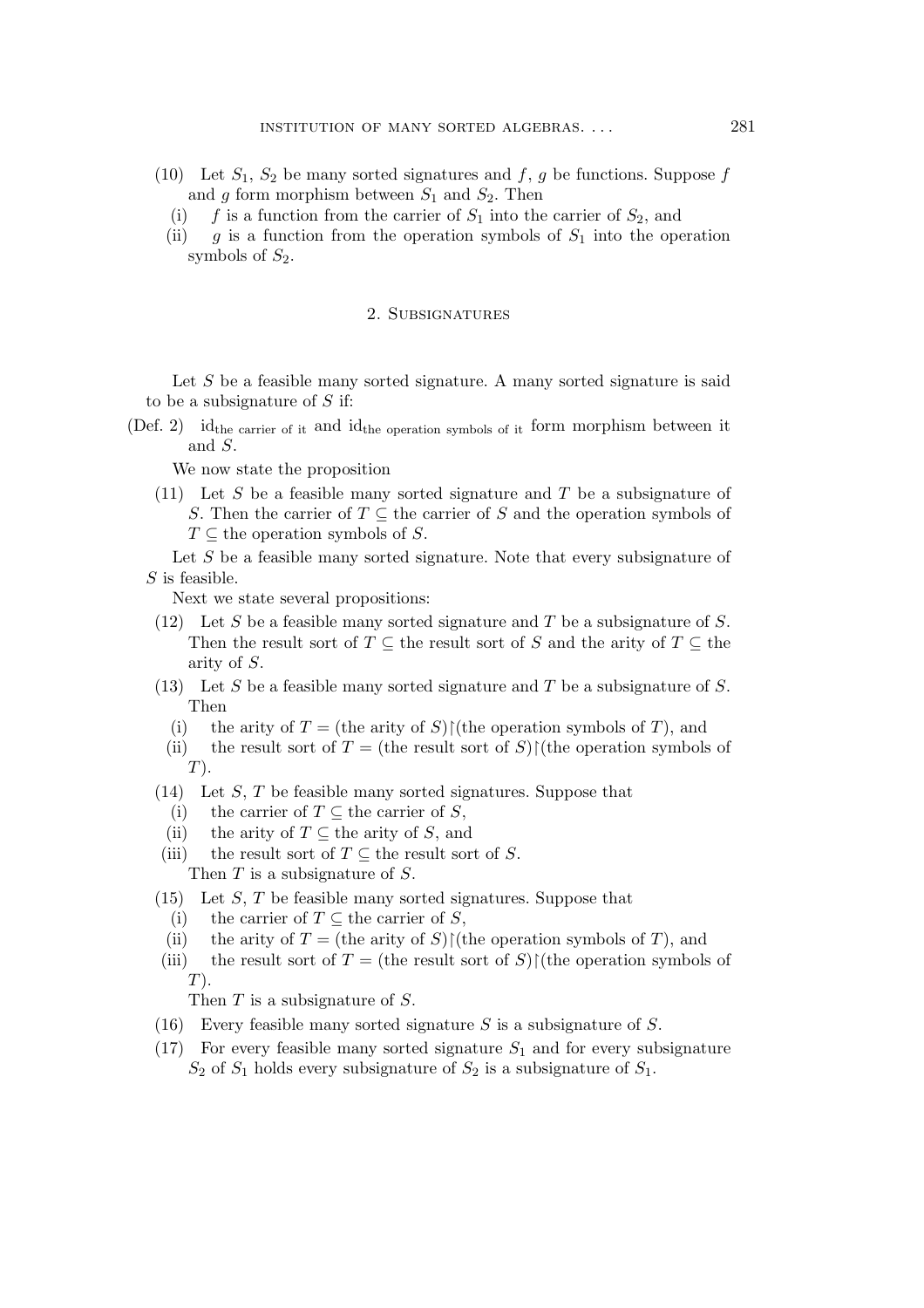# 282 grzegorz bancerek

(18) Let  $S_1$  be a feasible many sorted signature and  $S_2$  be a subsignature of  $S_1$ . Suppose  $S_1$  is a subsignature of  $S_2$ . Then the many sorted signature of  $S_1$  = the many sorted signature of  $S_2$ .

Let  $S$  be a non empty many sorted signature. Observe that there exists a subsignature of S which is non empty.

Let S be a non void feasible many sorted signature. One can verify that there exists a subsignature of  $S$  which is non void.

One can prove the following three propositions:

- (19) Let S be a feasible many sorted signature,  $S'$  be a subsignature of S, T be a many sorted signature, and  $f, g$  be functions. Suppose  $f$  and  $g$  form morphism between S and T. Then f the carrier of S' and g|the operation symbols of S' form morphism between S' and T.
- (20) Let S be a many sorted signature, T be a feasible many sorted signature,  $T'$  be a subsignature of T, and f, g be functions. Suppose f and g form morphism between  $S$  and  $T'$ . Then  $f$  and  $g$  form morphism between  $S$ and T.
- (21) Let S be a many sorted signature, T be a feasible many sorted signature, T' be a subsignature of T, and f, g be functions. Suppose f and g form morphism between S and T and rng  $f \subseteq$  the carrier of T' and rng  $g \subseteq$  the operation symbols of T'. Then f and g form morphism between S and T'.

# 3. Signature reducts

Let  $S_1, S_2$  be non empty many sorted signatures, let A be an algebra over  $S_2$ , and let  $f, g$  be functions. Let us assume that  $f$  and  $g$  form morphism between  $S_1$  and  $S_2$ . The functor  $A\upharpoonright_{(f,g)} S_1$  yields a strict algebra over  $S_1$  and is defined by the conditions (Def. 3).

(Def. 3)(i) The sorts of  $A\upharpoonright_{(f,g)} S_1$  = (the sorts of A) *· f*, and

(ii) the characteristics of  $A\upharpoonright_{(f,q)}S_1$  = (the characteristics of A) *·* g.

Let  $S_2$ ,  $S_1$  be non empty many sorted signatures and let A be an algebra over  $S_2$ . The functor  $A \upharpoonright S_1$  yields a strict algebra over  $S_1$  and is defined as follows:

 $(\text{Def. 4}) \quad A \, | \, S_1 = A \, | \, _{(id_{the \text{ carrier of } S_1}, id_{the \text{ operation symbols of } S_1)} S_1.$ 

We now state two propositions:

- (22) Let  $S_1$ ,  $S_2$  be non empty many sorted signatures and  $A$ ,  $B$  be algebras over  $S_2$ . Suppose the algebra of  $A =$  the algebra of B. Let f, g be functions. If f and g form morphism between  $S_1$  and  $S_2$ , then  $A\upharpoonright_{(f,q)}S_1 = B\upharpoonright_{(f,q)}S_1$ .
- $(23)$  Let  $S_1$ ,  $S_2$  be non empty many sorted signatures, A be a non-empty algebra over  $S_2$ , and  $f$ ,  $g$  be functions. If  $f$  and  $g$  form morphism between  $S_1$  and  $S_2$ , then  $A\upharpoonright_{(f,g)} S_1$  is non-empty.

Let  $S_2$  be a non empty many sorted signature, let  $S_1$  be a non empty subsignature of  $S_2$ , and let A be a non-empty algebra over  $S_2$ . Observe that  $A \upharpoonright S_1$  is non-empty.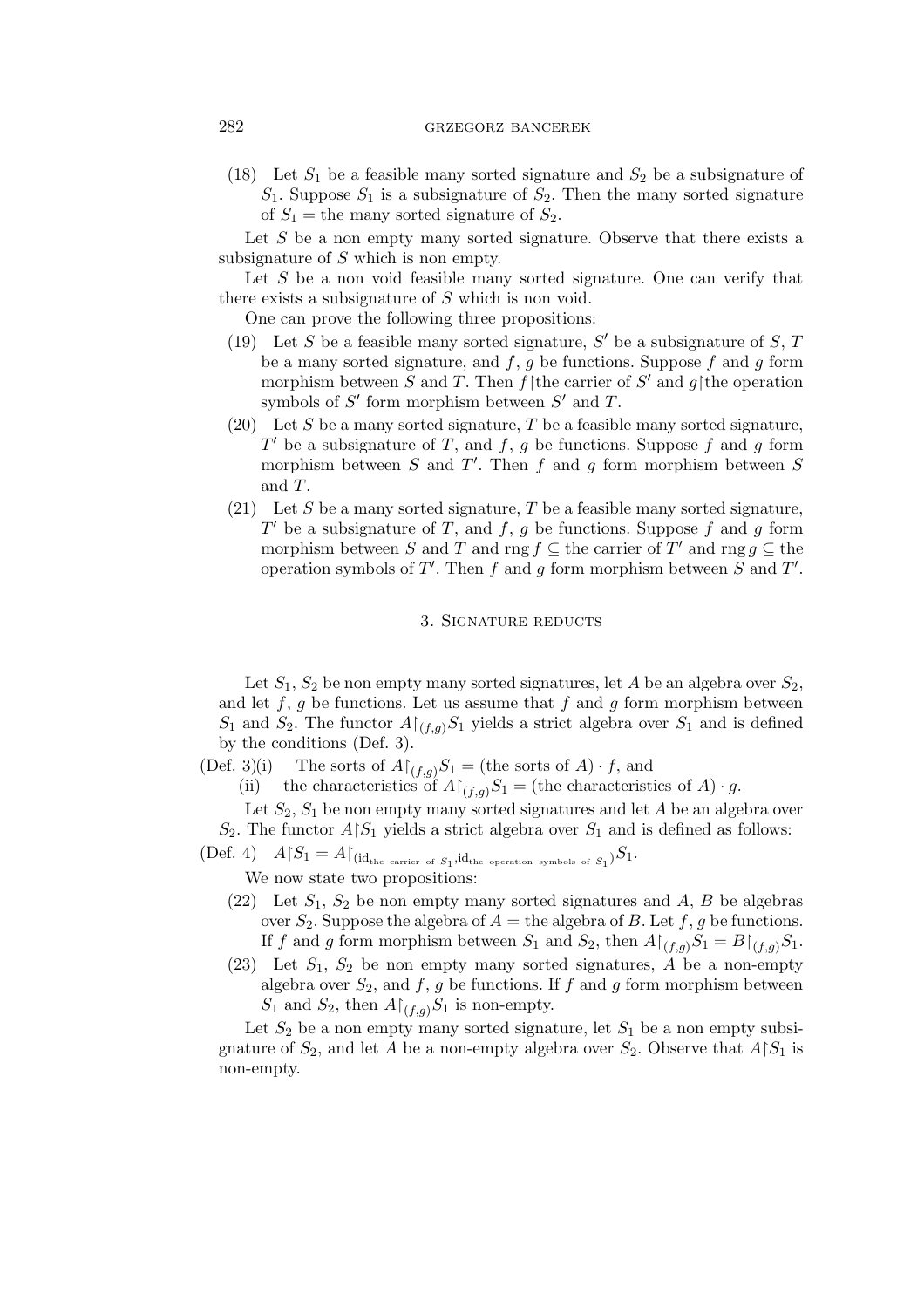The following propositions are true:

- (24) Let  $S_1$ ,  $S_2$  be non void non empty many sorted signatures and f, g be functions. Suppose f and g form morphism between  $S_1$  and  $S_2$ . Let A be an algebra over  $S_2$ ,  $o_1$  be an operation symbol of  $S_1$ , and  $o_2$  be an operation symbol of  $S_2$ . If  $o_2 = g(o_1)$ , then  $Den(o_1, A\upharpoonright_{(f,g)} S_1) = Den(o_2,$ A).
- (25) Let  $S_1$ ,  $S_2$  be non void non empty many sorted signatures and f, g be functions. Suppose f and g form morphism between  $S_1$  and  $S_2$ . Let A be an algebra over  $S_2$ ,  $o_1$  be an operation symbol of  $S_1$ , and  $o_2$  be an operation symbol of  $S_2$ . If  $o_2 = g(o_1)$ , then  $\text{Arg}(o_2, A) = \text{Arg}(o_1, A|_{(f, g)}S_1)$  and Result $(o_1, A \upharpoonright_{(f,g)} S_1) = \text{Result}(o_2, A).$
- $(26)$  Let S be a non empty many sorted signature and A be an algebra over S. Then  $A\upharpoonright_{(\text{id}_{\text{the carrier of } S}, \text{id}_{\text{the operation symbols of } S})} S = \text{the algebra of } A.$
- (27) For every non empty many sorted signature S and for every algebra A over S holds  $A \upharpoonright S =$  the algebra of A.
- (28) Let  $S_1$ ,  $S_2$ ,  $S_3$  be non empty many sorted signatures and  $f_1$ ,  $g_1$  be functions. Suppose  $f_1$  and  $g_1$  form morphism between  $S_1$  and  $S_2$ . Let  $f_2$ ,  $g_2$ be functions. Suppose  $f_2$  and  $g_2$  form morphism between  $S_2$  and  $S_3$ . Let A be an algebra over  $S_3$ . Then  $A\upharpoonright_{(f_2\cdot f_1,g_2\cdot g_1)} S_1 = A\upharpoonright_{(f_2,g_2)} S_2\upharpoonright_{(f_1,g_1)} S_1$ .
- (29) Let  $S_1$  be a non empty feasible many sorted signature,  $S_2$  be a non empty subsignature of  $S_1$ ,  $S_3$  be a non empty subsignature of  $S_2$ , and A be an algebra over  $S_1$ . Then  $A \upharpoonright S_3 = A \upharpoonright S_2 \upharpoonright S_3$ .
- (30) Let  $S_1$ ,  $S_2$  be non empty many sorted signatures, f be a function from the carrier of  $S_1$  into the carrier of  $S_2$ , and g be a function. Suppose f and g form morphism between  $S_1$  and  $S_2$ . Let  $A_1$ ,  $A_2$  be algebras over  $S_2$ and h be a many sorted function from the sorts of  $A_1$  into the sorts of  $A_2$ . Then  $h \cdot f$  is a many sorted function from the sorts of  $A_1 \upharpoonright_{(f,q)} S_1$  into the sorts of  $A_2 \upharpoonright_{(f,q)} S_1$ .
- (31) Let  $S_1$  be a non empty many sorted signature,  $S_2$  be a non empty subsignature of  $S_1$ ,  $A_1$ ,  $A_2$  be algebras over  $S_1$ , and h be a many sorted function from the sorts of  $A_1$  into the sorts of  $A_2$ . Then h $\uparrow$ the carrier of  $S_2$  is a many sorted function from the sorts of  $A_1 \upharpoonright S_2$  into the sorts of  $A_2 \upharpoonright S_2$ .
- (32) Let  $S_1$ ,  $S_2$  be non empty many sorted signatures and f, g be functions. Suppose f and g form morphism between  $S_1$  and  $S_2$ . Let A be an algebra over  $S_2$ . Then id<sub>the sorts of  $A \cdot f = id_{\text{the sorts of } A \upharpoonright_{(f,g)} S_1}$ .</sub>
- (33) Let  $S_1$  be a non empty many sorted signature,  $S_2$  be a non empty subsignature of  $S_1$ , and A be an algebra over  $S_1$  Then id<sub>the sorts of A</sub> $\uparrow$ the carrier of  $S_2 = \text{id}_{\text{the sorts of }A\upharpoonright S_2}.$
- (34) Let  $S_1$ ,  $S_2$  be non void non empty many sorted signatures and f, g be functions. Suppose f and g form morphism between  $S_1$  and  $S_2$ . Let A, B be algebras over  $S_2$ ,  $h_2$  be a many sorted function from A into B, and  $h_1$  be a many sorted function from  $A\upharpoonright_{(f,g)}S_1$  into  $B\upharpoonright_{(f,g)}S_1$ . Suppose  $h_1 = h_2 \cdot f$ . Let  $o_1$  be an operation symbol of  $S_1$  and  $o_2$  be an operation symbol of  $S_2$ .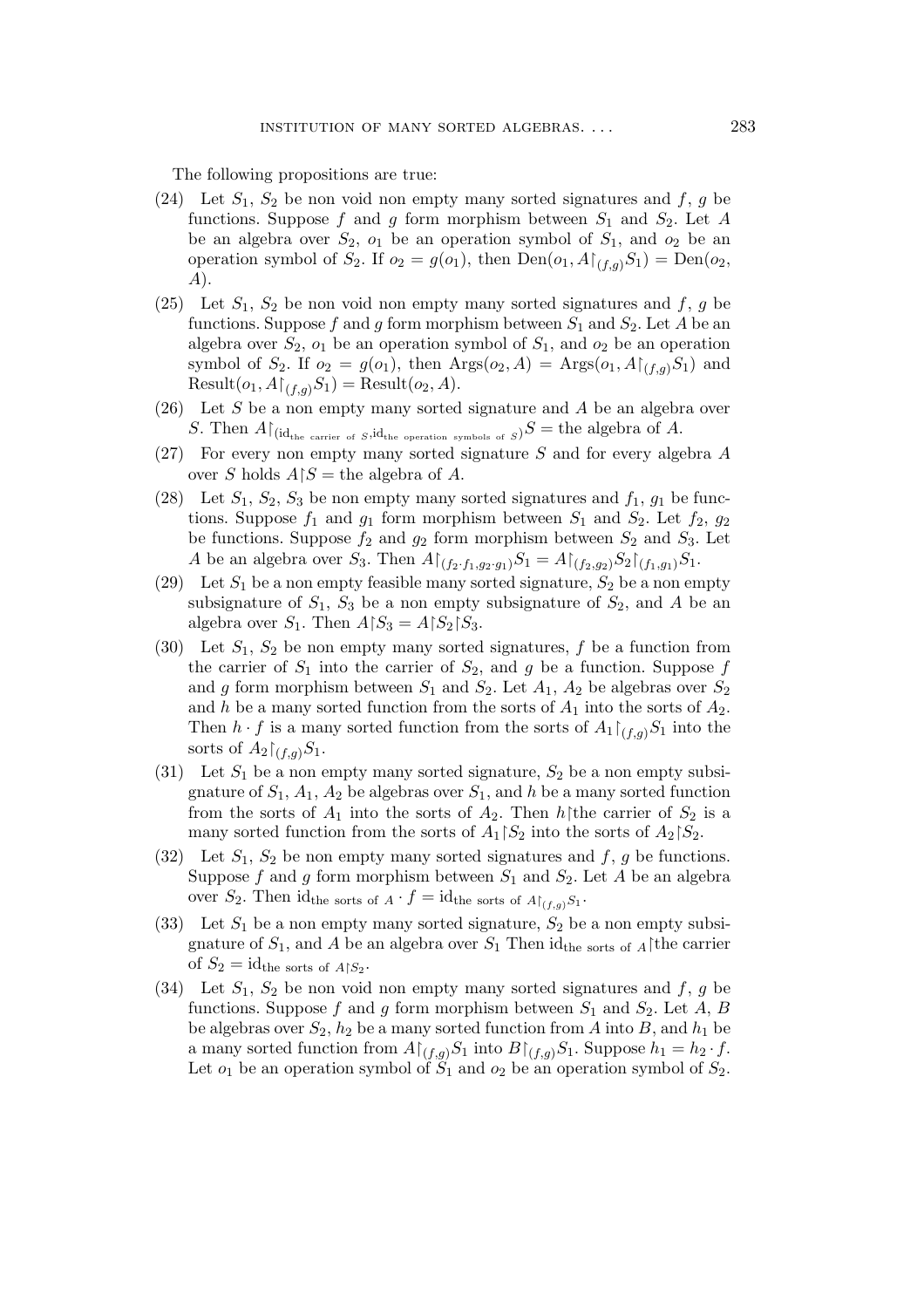## 284 GRZEGORZ BANCEREK

Suppose  $o_2 = g(o_1)$  and  $\text{Arg}(o_2, A) \neq \emptyset$  and  $\text{Arg}(o_2, B) \neq \emptyset$ . Let  $x_2$  be an element of Args $(o_2, A)$  and  $x_1$  be an element of Args $(o_1, A \upharpoonright_{(f,q)} S_1)$ . If  $x_2 = x_1$ , then  $h_1 \# x_1 = h_2 \# x_2$ .

- (35) Let  $S$ ,  $S'$  be non empty non void many sorted signatures and  $A_1$ ,  $A_2$  be algebras over  $S$ . Suppose the sorts of  $A_1$  are transformable to the sorts of  $A_2$ . Let h be a many sorted function from  $A_1$  into  $A_2$ . Suppose h is a homomorphism of  $A_1$  into  $A_2$ . Let f be a function from the carrier of  $S'$  into the carrier of  $S$  and  $g$  be a function. Suppose  $f$  and  $g$  form morphism between  $S'$  and  $S$ . Then there exists a many sorted function  $h'$  from  $A_1\upharpoonright_{(f,g)}S'$  into  $A_2\upharpoonright_{(f,g)}S'$  such that  $h'=h\cdot f$  and  $h'$  is a homomorphism of  $A_1 \upharpoonright_{(f,g)} S'$  into  $A_2 \upharpoonright_{(f,g)} S'$ .
- (36) Let S be a non void feasible many sorted signature, S *′* be a non void subsignature of  $S$ , and  $A_1$ ,  $A_2$  be algebras over  $S$ . Suppose the sorts of  $A_1$  are transformable to the sorts of  $A_2$ . Let h be a many sorted function from  $A_1$  into  $A_2$ . Suppose h is a homomorphism of  $A_1$  into  $A_2$ . Then there exists a many sorted function h' from  $A_1 \upharpoonright S'$  into  $A_2 \upharpoonright S'$  such that  $h' = h$ <sup> $\uparrow$ </sup>the carrier of S' and h' is a homomorphism of  $A_1 \upharpoonright S'$  into  $A_2 \upharpoonright S'$ .
- (37) Let S, S *′* be non empty non void many sorted signatures, A be a nonempty algebra over  $S, f$  be a function from the carrier of  $S'$  into the carrier of  $S$ , and  $g$  be a function. Suppose  $f$  and  $g$  form morphism between  $S'$  and S. Let B be a non-empty algebra over S'. Suppose  $B = A\upharpoonright_{(f,g)}S'$ . Let  $s_1$ ,  $s_2$  be sort symbols of  $S'$  and t be a function. Suppose t is an elementary translation in B from  $s_1$  into  $s_2$ . Then t is an elementary translation in A from  $f(s_1)$  into  $f(s_2)$ .
- (38) Let  $S$ ,  $S'$  be non empty non void many sorted signatures,  $f$  be a function from the carrier of  $S'$  into the carrier of S, and  $\overline{g}$  be a function. Suppose f and g form morphism between  $S'$  and  $S$ . Let  $s_1$ ,  $s_2$  be sort symbols of S'. If  $\text{TranslRel}(S)$  reduces  $s_1$  to  $s_2$ , then  $\text{TranslRel}(S)$  reduces  $f(s_1)$  to  $f(s_2)$ .
- (39) Let S, S *′* be non void non empty many sorted signatures, A be a nonempty algebra over  $S, f$  be a function from the carrier of  $S'$  into the carrier of  $S$ , and  $g$  be a function. Suppose  $f$  and  $g$  form morphism between  $S'$ and S. Let B be a non-empty algebra over S'. Suppose  $B = A\upharpoonright_{(f,g)}S'$ . Let  $s_1, s_2$  be sort symbols of S'. Suppose TranslRel(S') reduces  $s_1$  to  $s_2$ . Then every translation in B from  $s_1$  into  $s_2$  is a translation in A from  $f(s_1)$  into  $f(s_2)$ .

#### 4. Translating homomorphisms

The scheme *GenFuncEx* concerns a non empty non void many sorted signature  $A$ , a non-empty algebra  $B$  over  $A$ , a non-empty many sorted set  $C$  indexed by the carrier of  $A$ , and a binary functor  $\mathcal F$  yielding a set, and states that: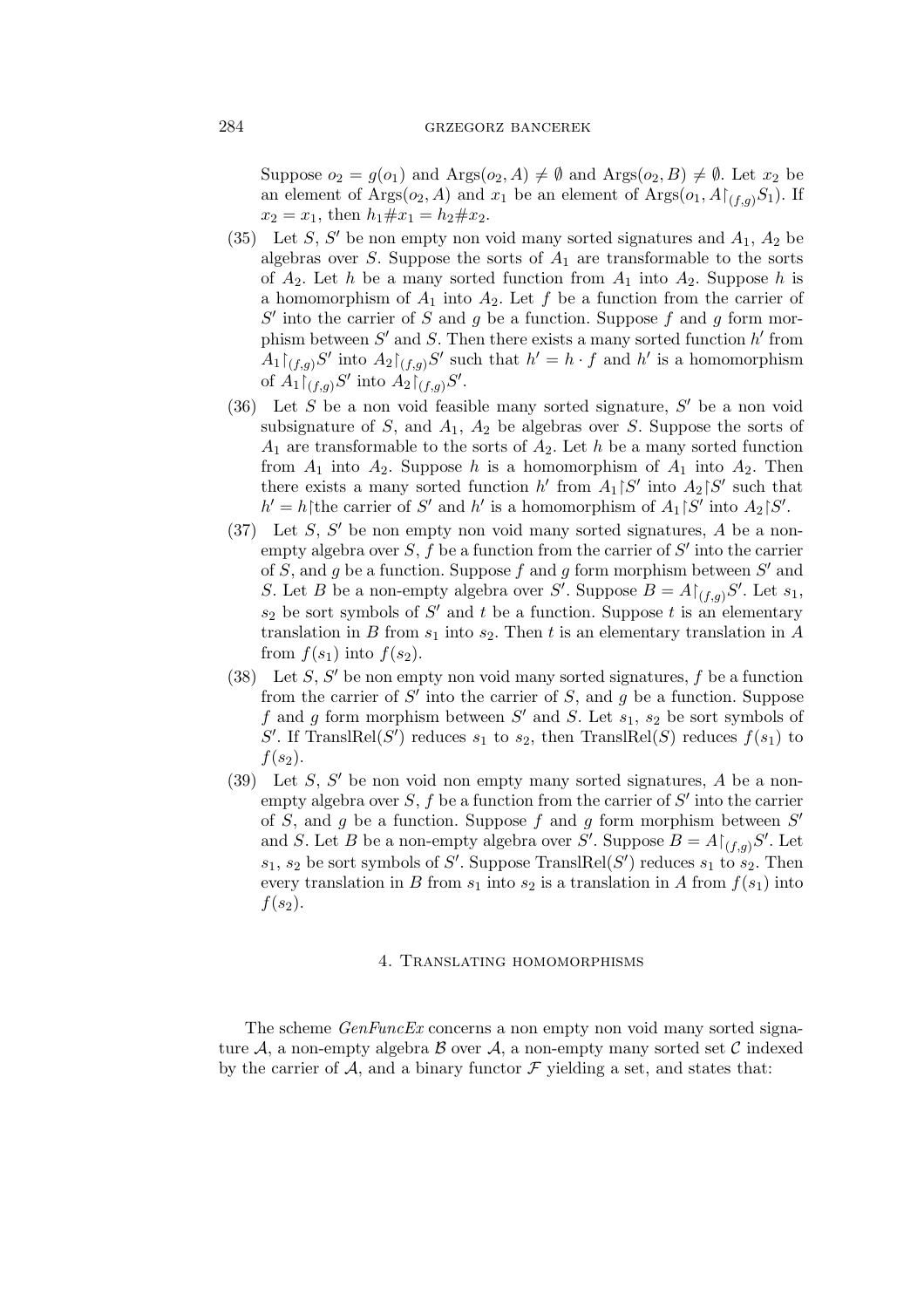There exists a many sorted function h from  $Free(\mathcal{C})$  into  $\mathcal{B}$  such that

- (i) h is a homomorphism of Free $(\mathcal{C})$  into  $\mathcal{B}$ , and
- (ii) for every sort symbol s of *A* and for every element x of  $\mathcal{C}(s)$  holds  $h(s)$ (the root tree of  $\langle x, s \rangle = \mathcal{F}(x, s)$ )
- provided the parameters meet the following requirement:
	- For every sort symbol s of  $A$  and for every element x of  $C(s)$  holds  $\mathcal{F}(x,s) \in$  (the sorts of  $\mathcal{B}(s)$ ).

One can prove the following proposition

(40) Let I be a set, A, B be many sorted sets indexed by I, C be a many sorted subset of  $A$ ,  $F$  be a many sorted function from  $A$  into  $B$ , and  $i$ be a set. Suppose  $i \in I$ . Let f, g be functions. Suppose  $f = F(i)$  and  $g = (F \restriction C)(i)$ . Let x be a set. If  $x \in C(i)$ , then  $g(x) = f(x)$ .

Let S be a non void non empty many sorted signature and let X be a nonempty many sorted set indexed by the carrier of S. Note that  $FreeGenerator(X)$ is non-empty.

Let  $S_1$ ,  $S_2$  be non empty non void many sorted signatures, let X be a nonempty many sorted set indexed by the carrier of  $S_2$ , let f be a function from the carrier of  $S_1$  into the carrier of  $S_2$ , and let g be a function. Let us assume that f and g form morphism between  $S_1$  and  $S_2$ . The functor  $hom(f,g,X,S_1,S_2)$  yields a many sorted function from Free $(X \cdot f)$  into Free $(X) \upharpoonright_{(f,g)} S_1$  and is defined by the conditions (Def. 5).

- (Def. 5)(i) hom $(f, g, X, S_1, S_2)$  is a homomorphism of Free $(X \cdot f)$  into  $Free(X)\upharpoonright_{(f,q)}S_1$ , and
	- (ii) for every sort symbol s of  $S_1$  and for every element x of  $(X \cdot f)(s)$ holds  $(\text{hom}(f,g,X,S_1,S_2))(s)$ (the root tree of  $\langle x, s \rangle$ ) = the root tree of  $\langle x, f(s) \rangle$ .

We now state several propositions:

- (41) Let  $S_1$ ,  $S_2$  be non void non empty many sorted signatures, X be a nonempty many sorted set indexed by the carrier of  $S_2$ , f be a function from the carrier of  $S_1$  into the carrier of  $S_2$ , and g be a function. Suppose f and g form morphism between  $S_1$  and  $S_2$ . Let  $o$  be an operation symbol of  $S_1$ , p be an element of  $\text{Args}(o, \text{Free}(X \cdot f))$ , and q be a finite sequence. Suppose  $q = \hom(f, g, X, S_1, S_2) \# p$ . Then  $(\hom(f, g, X, S_1, S_2))$  (the result sort of  $o)(\langle o, \text{ the carrier of } S_1 \rangle \text{-tree}(p)) = \langle g(o), \text{ the carrier of } S_2 \rangle \text{-tree}(q).$
- (42) Let  $S_1$ ,  $S_2$  be non void non empty many sorted signatures, X be a nonempty many sorted set indexed by the carrier of  $S_2$ ,  $f$  be a function from the carrier of  $S_1$  into the carrier of  $S_2$ , and q be a function. Suppose f and g form morphism between  $S_1$  and  $S_2$ . Let t be a term of  $S_1$  over  $X \cdot f$ . Then  $(\text{hom}(f,g,X,S_1,S_2))$  (the sort of  $t)(t)$  is a compound term of  $S_2$  over X if and only if t is a compound term of  $S_1$  over  $X \cdot f$ .
- (43) Let  $S_1$ ,  $S_2$  be non void non empty many sorted signatures, X be a non-empty many sorted set indexed by the carrier of  $S_2$ , f be a function from the carrier of  $S_1$  into the carrier of  $S_2$ , and g be an one-to-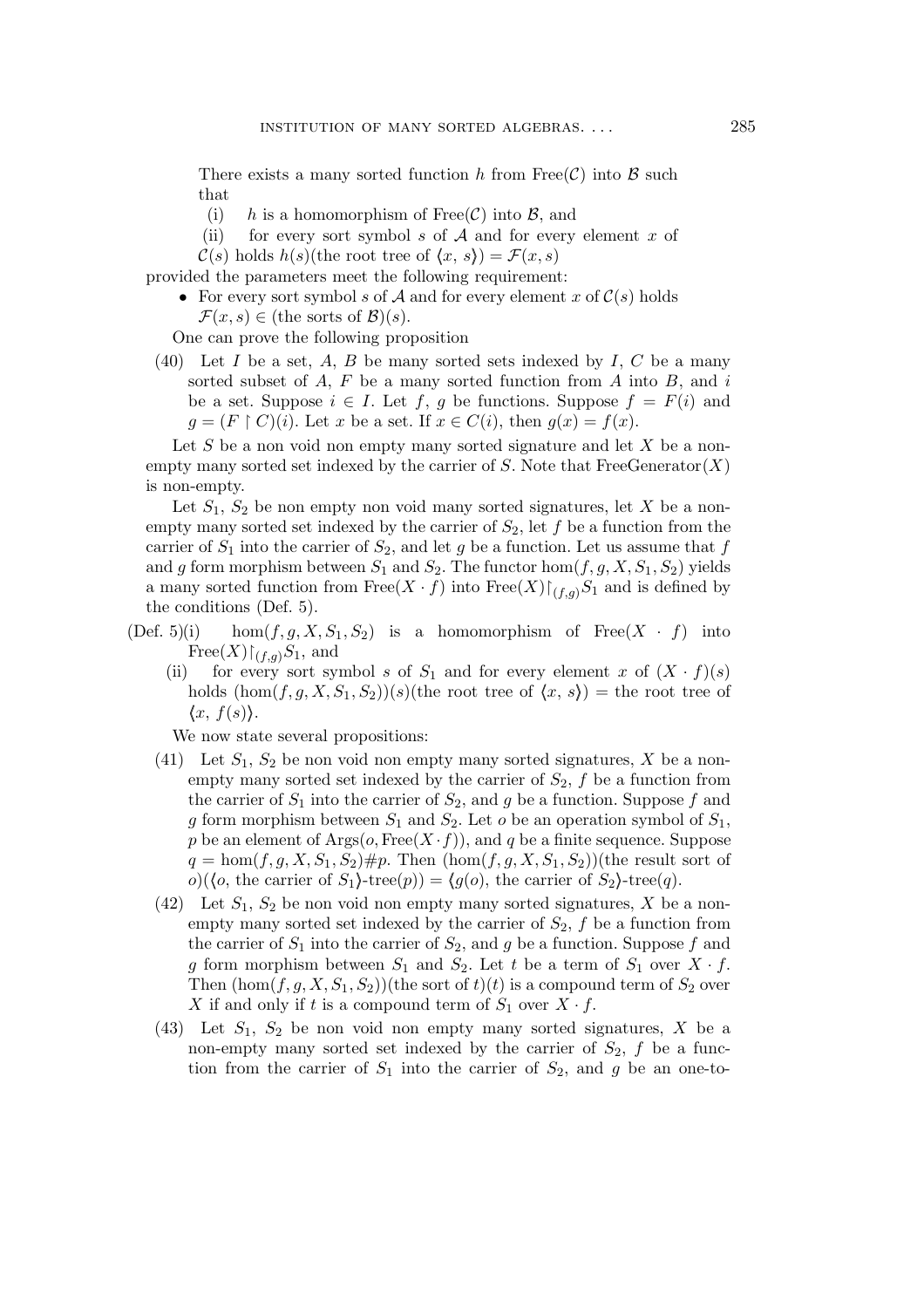## 286 grzegorz bancerek

one function. Suppose f and g form morphism between  $S_1$  and  $S_2$ . Then hom $(f,g,X,S_1,S_2)$  is a monomorphism of Free $(X \cdot f)$  into Free $(X) \upharpoonright_{(f,q)} S_1$ .

- (44) Let S be a non void non empty many sorted signature and X be a non-empty many sorted set indexed by the carrier of S. Then hom(id<sub>the carrier of S</sub>, id<sub>the operation symbols of  $S, X, S, S$ )</sub>  $id_{the\,\,sorts\,\,of\,\,Free(X)}$ .
- (45) Let  $S_1$ ,  $S_2$ ,  $S_3$  be non void non empty many sorted signatures, X be a non-empty many sorted set indexed by the carrier of  $S_3$ ,  $f_1$  be a function from the carrier of  $S_1$  into the carrier of  $S_2$ , and  $g_1$  be a function. Suppose  $f_1$  and  $g_1$  form morphism between  $S_1$  and  $S_2$ . Let  $f_2$  be a function from the carrier of  $S_2$  into the carrier of  $S_3$  and  $g_2$  be a function. Suppose  $f_2$  and  $g_2$ form morphism between  $S_2$  and  $S_3$ . Then hom $(f_2 \cdot f_1, g_2 \cdot g_1, X, S_1, S_3)$  $(\text{hom}(f_2,g_2,X,S_2,S_3)\cdot f_1)\circ \text{hom}(f_1,g_1,X\cdot f_2,S_1,S_2).$

#### **REFERENCES**

- [1] Grzegorz Bancerek. The fundamental properties of natural numbers. *Formalized Mathematics*, 1(**1**):41–46, 1990.
- [2] Grzegorz Bancerek. K¨onig's theorem. *Formalized Mathematics*, 1(**3**):589–593, 1990.
- [3] Grzegorz Bancerek. Sets and functions of trees and joining operations of trees. *Formalized Mathematics*, 3(**2**):195–204, 1992.
- [4] Grzegorz Bancerek. Joining of decorated trees. *Formalized Mathematics*, 4(**1**):77–82, 1993.<br>[5] Grzegorz Bancerek.
- [5] Grzegorz Bancerek. Minimal signature for partial algebra. *Formalized Mathematics*, 5(**3**):405–414, 1996.
- [6] Grzegorz Bancerek. Reduction relations. *Formalized Mathematics*, 5(**4**):469–478, 1996.
- [7] Grzegorz Bancerek. Terms over many sorted universal algebra. *Formalized Mathematics*, 5(**2**):191–198, 1996.
- [8] Grzegorz Bancerek. Translations, endomorphisms, and stable equational theories. *Formalized Mathematics*, 5(**4**):553–564, 1996.
- [9] Grzegorz Bancerek and Krzysztof Hryniewiecki. Segments of natural numbers and finite sequences. *Formalized Mathematics*, 1(**1**):107–114, 1990.
- [10] Grzegorz Bancerek and Piotr Rudnicki. On defining functions on trees. *Formalized Mathematics*, 4(**1**):91–101, 1993.
- [11] Grzegorz Bancerek and Andrzej Trybulec. Miscellaneous facts about functions. *Formalized Mathematics*, 5(**4**):485–492, 1996.
- [12] Ewa Burakowska. Subalgebras of many sorted algebra. Lattice of subalgebras. *Formalized Mathematics*, 5(**1**):47–54, 1996.
- [13] Czesław Byliński. Finite sequences and tuples of elements of a non-empty sets. *Formalized Mathematics*, 1(**3**):529–536, 1990.
- [14] Czesław Byliński. Functions and their basic properties. *Formalized Mathematics*, 1(**1**):55– 65, 1990.
- [15] Czesław Byliński. Functions from a set to a set. *Formalized Mathematics*, 1(**1**):153–164, 1990.
- [16] Czesław Byliński. Some basic properties of sets. *Formalized Mathematics*, 1(**1**):47–53, 1990.
- [17] Patricia L. Carlson and Grzegorz Bancerek. Context-free grammar part 1. *Formalized Mathematics*, 2(**5**):683–687, 1991.
- [18] Artur Korniłowicz. On the group of automorphisms of universal algebra & many sorted algebra. *Formalized Mathematics*, 5(**2**):221–226, 1996.
- [19] Małgorzata Korolkiewicz. Homomorphisms of many sorted algebras. *Formalized Mathematics*, 5(**1**):61–65, 1996.
- [20] Beata Madras. Product of family of universal algebras. *Formalized Mathematics*, 4(**1**):103– 108, 1993.